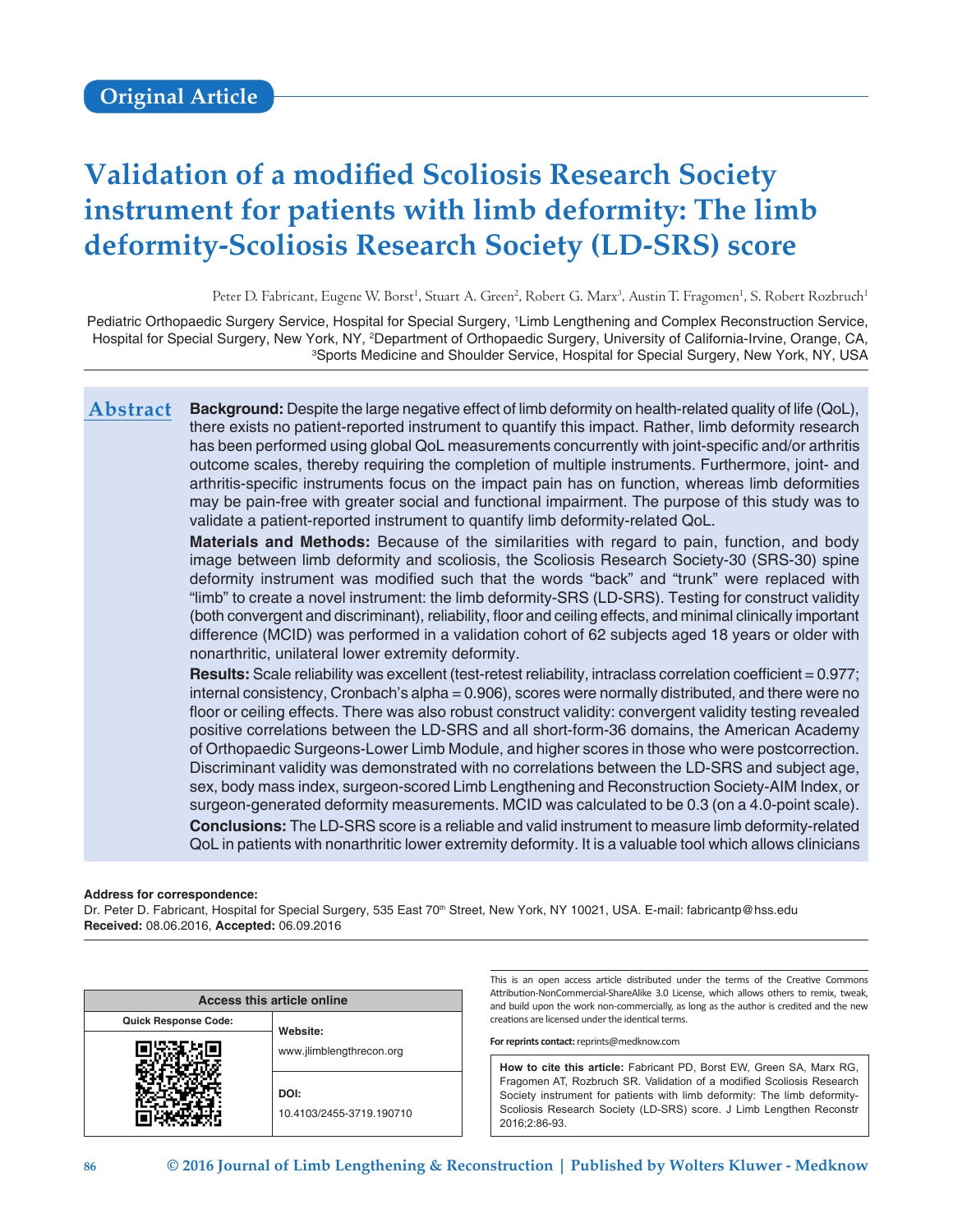to quantify patients' deformity-related QoL with a single instrument, rather than repurposing scales which have been validated for other conditions and have limited applicability to the unique challenges of treating patients with a lower limb deformity.

**Level of Evidence:** Diagnostic, Level 2.

**Key Words:** Angular, femur, length discrepancy, lower extremity, outcomes, quality of life, tibia

# **INTRODUCTION**

Having simple and reliable validated outcome measures is vital to conducting high-quality outcomes research in the field of orthopedic surgery. Specifically, patient-reported outcomes (PROs) allow surgeons and researchers to understand the impact of disease from the patients' perspective, as well as guide treatment and counsel patients with appropriate expectations. By combining features of both disease‑specific scales and global quality of life (QoL) PROs, disease-specific QoL instruments are uniquely able to capture and quantify the effect of a particular disease on the health-related QoL of a single patient or a population of subjects with that disease.

Despite the large negative effect of limb deformity on health-related QoL, to our knowledge, there exists no PRO which quantifies this impact. Rather, existing limb deformity research has been performed using global QoL measurements concurrently with joint‑specific (e.g., hip, knee, ankle) and/or arthritis outcome scales.[1‑6] This methodology is problematic because it requires the completion of several outcomes instruments, none of which adequately portray the effect of limb deformity on patient QoL, and additionally result in a large respondent burden and difficulty in obtaining adequate follow‑up. Furthermore, joint‑ and arthritis‑specific instruments focus on the impact pain has on function, whereas limb deformities may be pain‑free with a larger component of social and functional impairment. A standardized limb‑deformity QoL instrument would alleviate all of these problems, thereby greatly improving limb deformity clinical outcomes research.

The Scoliosis Research Society (SRS) outcomes instrument was developed in 1999[7] and has been successfully translated into 17 languages and is universally used to evaluate the impact of spinal deformity on patient QoL. A similar instrument is vital for limb deformity research as well. Because of the noted similarities between limb deformity and scoliosis with regard to pain, function, and body image, the purpose of the current study was to attempt to validate a modified SRS-30 questionnaire,<sup>[8]</sup> the limb deformity-modified SRS Score (LD‑SRS score) for use by patients with limb deformity.

# **Materials and Methods**

This study was approved by the hospital Institutional Review Board (IRB) and consent or refusal did not affect patient care in any way.

In preparation instrument development and scale validation, a formal search of PubMed and Ovid/Medline was performed to locate any existing pediatric or adolescent activity scales. A search strategy was employed using the following terms and Boolean operators: "(scale OR questionnaire OR outcome OR instrument) AND (limb OR deformity)." In addition, medical subject headings("MeSH terms") were included in the search to include hierarchically‑organized search terms. After eliminating joint- and arthritis-specific scales, only the SRS instrument (and its derivations) remained. Because of the ubiquity of the SRS outcomes instrument for spinal deformity and the noted similarities with regard to pain, function, and body image between limb deformity and scoliosis, the decision was made to modify the SRS‑30[8] to be applicable to limb deformity after ensuring that the scale was in the public domain.[9] For instance, the words "back" and "trunk" were replaced with "limb;" the final scale is presented in [Supplement 1 - The LD SRS Score is available online as a supplementary material on the website www.jlimblengthrecon.org]. The modified scale (LD‑SRS) was scored in the same manner as the SRS-30 [Figure 1]. The senior authors experienced limb deformity surgeons, felt that this score captured relevant issues including pain, function, and body image for limb deformity patients.

Three groups of subjects were used to complete the study, all of whom met inclusion criteria of our target cohort: (1) 18–70‑years‑old, (2) seeking or undergoing treatment for a primary diagnosis of unilateral congenital or acquired lower limb length and/or angular deformity (e.g., not deformity secondary to arthritis), (3) fluent in English, and (4) willing to participate in the study. Exclusion criteria were: (1) primary diagnosis of osteoarthritis,(2) diagnosis of inflammatory arthropathy, and (3) primary deformity distal to the ankle (e.g., brachymetatarsia). These three groups consisted of the pilot testing group ( $n=20$ ), the validation group ( $n=62$ ), and the reliability group ( $n=42$ ) which was a subset of the validation group who responded that they experienced "no change in condition" between two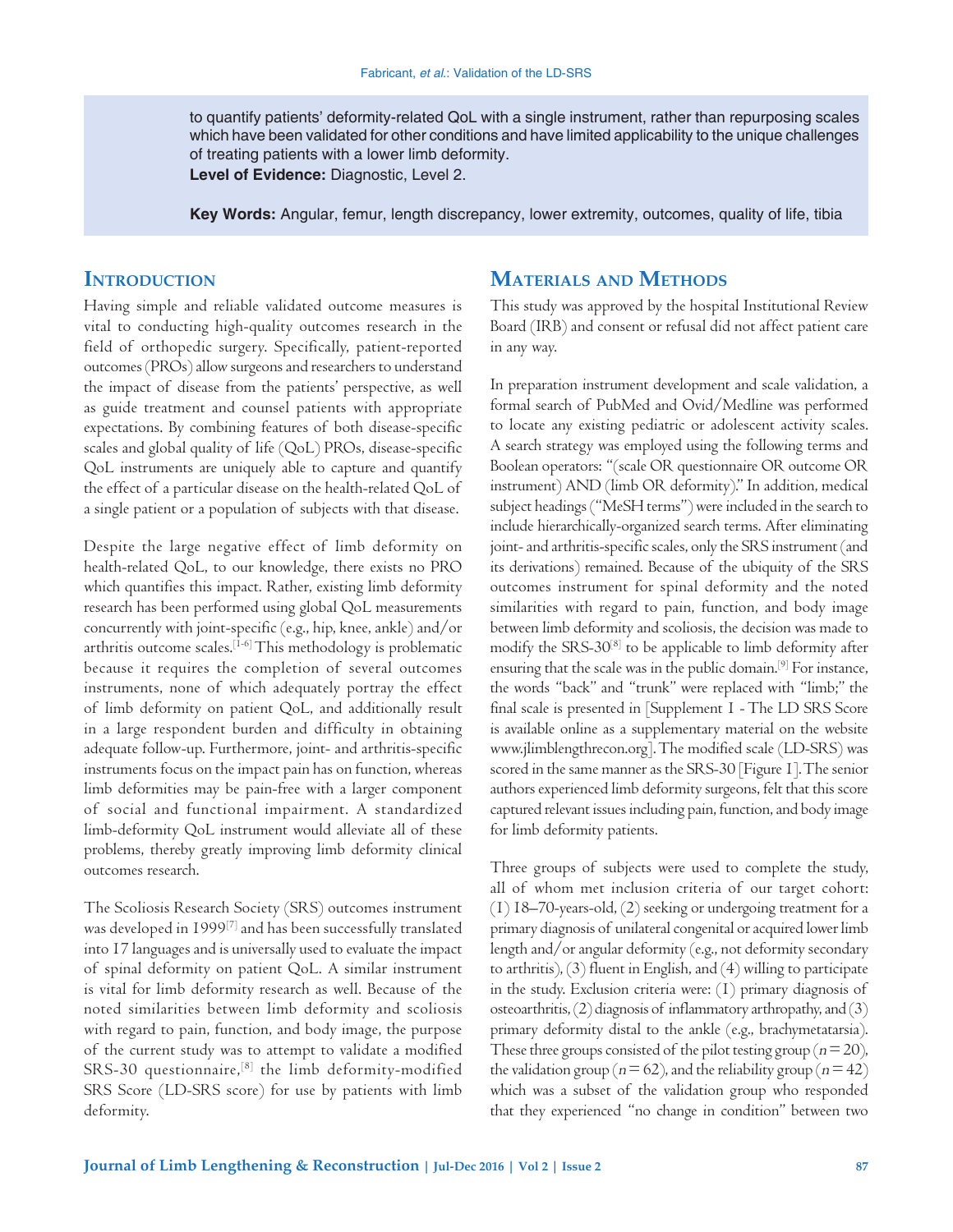#### Fabricant, *et al*.: Validation of the LD‑SRS

| <b>DOMAIN</b>                                                                                                                                                                                                                  | (Score: $5$ Best $-1$ Worst)   |              |                  |          |  |    | <b>Post Surgery Questions</b> | Score<br>Pt/Possible(Max)<br>A                                  | #Questions<br>Answered(Possible)<br>B | Mean<br>Score ***<br>$A \div B$ |
|--------------------------------------------------------------------------------------------------------------------------------------------------------------------------------------------------------------------------------|--------------------------------|--------------|------------------|----------|--|----|-------------------------------|-----------------------------------------------------------------|---------------------------------------|---------------------------------|
| Function/<br>Activity                                                                                                                                                                                                          | $5*$<br>$\mathbf{Q}$           | 12           | 15<br>18         |          |  | 25 | 26                            |                                                                 | $(25)$ $(35)$ + $(5)$ $(7)$ +         |                                 |
| Pain                                                                                                                                                                                                                           | $\mathbf{1}$<br>$\mathfrak{D}$ | $\mathbf{g}$ | $11 \t 17$       |          |  | 27 |                               | $(25)$ $(30)$                                                   | $(5)$ $(6)$                           |                                 |
| Self Image/<br>appearance                                                                                                                                                                                                      | 6<br>$\boldsymbol{\Delta}$     | 10           | 14               | 19<br>23 |  | 28 | 29<br>30                      | $(30)$ $(45)$                                                   | $(6)$ $(9)$                           |                                 |
| Mental<br>health**                                                                                                                                                                                                             | 3<br>$7\overline{ }$           | 13           | 16               | 20       |  |    |                               | )(25)                                                           | (5)                                   |                                 |
|                                                                                                                                                                                                                                |                                |              | <b>SUB TOTAL</b> |          |  |    |                               | $(105)$ $(135)$                                                 | $(21)$ $(27)$                         |                                 |
| Satisfaction<br>with management                                                                                                                                                                                                | 21                             | 22           |                  |          |  | 24 |                               | $(10)$ $(15)$                                                   | $(2)$ $(3)$                           |                                 |
|                                                                                                                                                                                                                                |                                |              | <b>TOTAL</b>     |          |  |    |                               | $($ (115) (150)<br>+max/possible with<br>post surgery questions | $(23)$ $(30)$                         | ***Mean Score<br>5 Best         |
| *Ouestion Number<br>1 Worst<br>** Questions adopted with permission from SF-36                                                                                                                                                 |                                |              |                  |          |  |    |                               |                                                                 |                                       |                                 |
| <b>SCORING INSTRUCTIONS</b><br>Unanswered questions – reduce questions answered denominator by appropriate number<br>Delete questions with more than one response<br>Domain can't be scored if fewer than 3 questions answered |                                |              |                  |          |  |    |                               |                                                                 |                                       |                                 |

**Figure 1:** The limb deformity-Scoliosis Research Society Score and scoring rubric. Adapted from the Scoliosis Research Society-30[8]

administrations of the questionnaire. Demographics of the study subjects are presented in Table 1.

#### **Pilot testing**

The modified scale was administered to the pilot testing group ( $n = 20$ ), followed by cognitive interviews to ascertain subject comprehension and face validity. The subjects reported no difficulty in understanding the items and completing the scale.

#### **Validation**

Sixty-two English-speaking subjects who met study inclusion criteria were enrolled in the validation group. Consent or refusal was solely the decision of the patient-subject and did not affect care in any way. Construct validity was assessed through evaluation of the pediatric sports activity rating scale for both convergent and discriminant validity using widely accepted methodology.[10,11] In doing so, existing scales and demographic variables were considered a priori for either convergent or discriminant validity testing. Construct validity is assured in the event that there are significant correlations between the LD‑SRS score and those measures of convergent validity, and there is an absence of significant correlation with those variables tested for discriminant validity,<sup>[10-13]</sup> for at least 75% of the tested hypotheses in at least 50 subjects.<sup>[14]</sup>

Convergent validity was evaluated by comparing scores on the LD‑SRS to the American Academy of Orthopaedic Surgeons-Lower Limb Module (AAOS-LLM)<sup>[15]</sup> and short-form-36 (SF-36) health-related QoL outcome instrument (8 domains, mental component score, and physical

**Table 1: Demographics and clinical characteristics of patients in the validation cohort (***n***=62 subjects)**

| <b>Variable</b>                     | <b>Value</b>    |
|-------------------------------------|-----------------|
| Age, mean±SD                        | $38.9 \pm 13.9$ |
| BMI, mean±SD                        | $27.2 + 5.5$    |
| Sex, n (%)                          |                 |
| Male                                | 31(50)          |
| Female                              | 31(50)          |
| Time of enrollment, n (%)           |                 |
| Pre/during treatment                | 52 (83.9)       |
| Post-treatment                      | 10(16.1)        |
| Deformity type <sup>†</sup> (%)     |                 |
| Angular only                        | 7(11.3)         |
| Length only                         | 9(14.5)         |
| Combined                            | 36(58.1)        |
| Deformity measurements <sup>†</sup> |                 |
| Major angular deformity (°)         | $16.7 \pm 11.5$ |
| Leg length discrepancy (mm)         | $28.6 + 25.6$   |
| Mechanical axis deviation (mm)      | $30.6 \pm 23.8$ |

† For those patients pre/during treatment. BMI: Body mass index, SD: Standard deviation

component score).[16‑18] While these scales are not validated specifically for limb deformity, they are helpful in providing construct validity by comparing scores with the LD‑SRS through regression analysis.<sup>[10-13]</sup> Scales that were specifically designed for patients with osteoarthritis (e.g.,WOMAC) were intentionally excluded from this study. In addition, stage of treatment (before/during correction vs. postcorrection) was investigated for convergent validity, as it is known that deformity correction improves health status and QoL.<sup>[19-22]</sup>

Discriminant (divergent) validity was assessed between the LD‑SRS score and those variables which were hypothesized a priori to lack significant associations. In patients with lower limb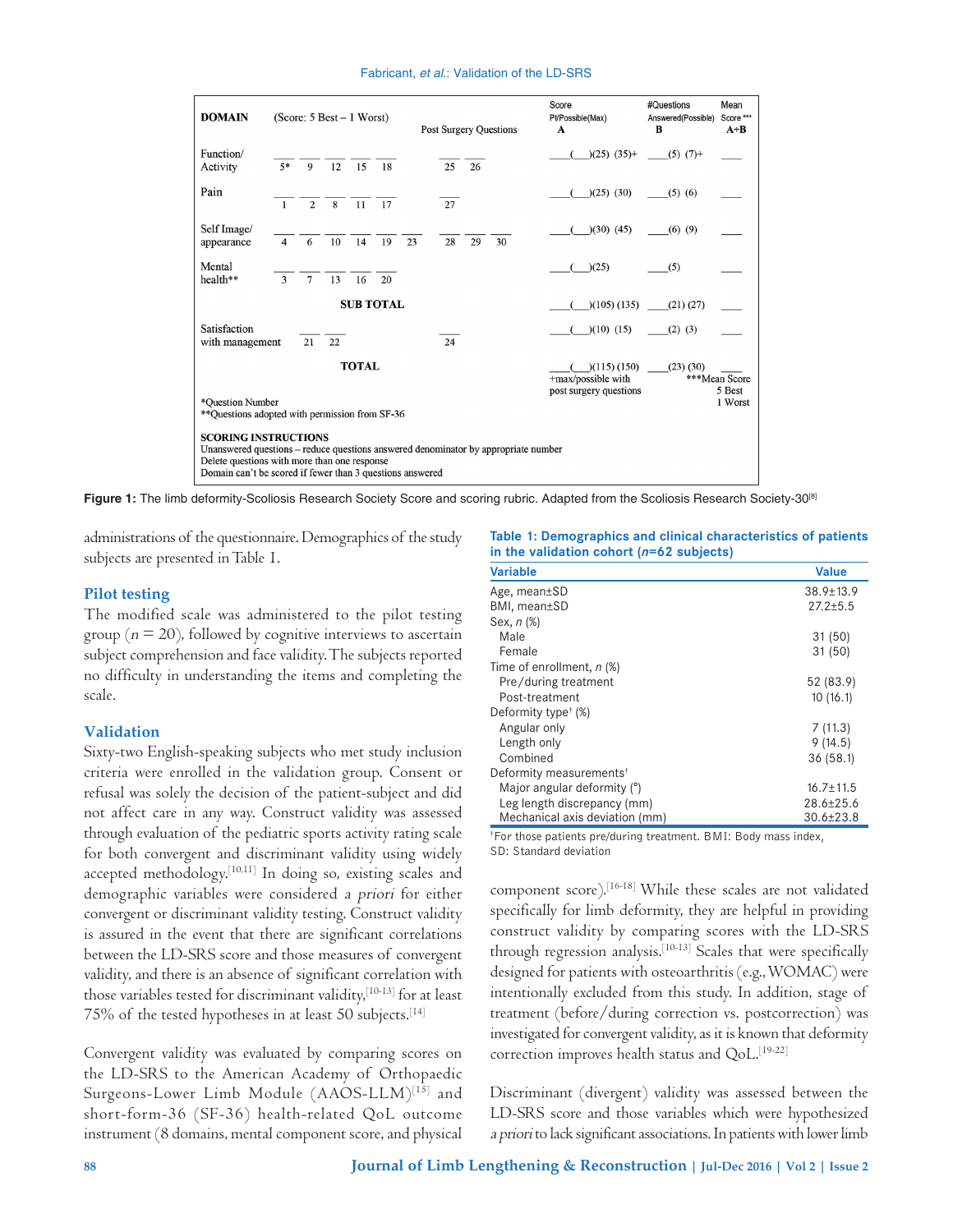deformity, these included age, sex, and body mass index (BMI). Furthermore, the Limb Lengthening and Reconstruction Society-AIM (LLRS-AIM) Index,<sup>[23]</sup> a physician-rated measure of the treatment complexity of lower limb deformity, was evaluated for discriminant validity as well. Because the purpose of the LD‑SRS score was to quantify the patient experienced deformity‑related QoL, the investigators felt it was important to ensure the instrument was measuring a patient-related construct rather than a physician-related construct. To that end, scores on the LD‑SRS were compared with quantitative measurements of the degree of deformity (major angular deformity, leg length discrepancy, and mechanical axis deviation) to ensure the LD‑SRS construct scores were not influenced by the degree of lower limb deformity, and rather reflected the patient experienced deformity‑related QoL.

Face validity of the final LD‑SRS instrument was ensured by the clinician‑investigators prior to initiation of the validation phase. Criterion validity could not be evaluated because there is currently no accepted reference standard measurement tool for limb deformity-related QoL.

#### **Reliability**

Reliability of the LD‑SRS score was evaluated using two complementary methods: test‑retest reliability and internal consistency. Sample size calculation in the previous methodology indicated that at least forty subjects are required for reliability testing.[24] In the current study, all 62 subjects who participated in the validation phase (the validation group) were included in internal consistency reliability testing. Four to twenty‑one days after the first completion, this group of subjects were asked to complete the LD-SRS again.<sup>[25,26]</sup> They were also asked if their condition had changed in any way. Those who replied "no change" (42 subjects) were included in the final test‑retest reliability analysis.

#### **Floor and ceiling effects**

Responses to the LD‑SRS instrument was evaluated for floor and ceiling effects in the validation group ( $n = 62$ ). A floor or ceiling effect was considered to be present if >15% of respondents scored the lowest or highest possible score, respectively.[14,27]

### **Statistical methods**

Statistical analyses were performed by members of the research team with advanced training in epidemiology and biostatistics using SPSS statistics version 22 (IBM Corporation, Armonk, NY, USA). The sample size was derived from the previously validated methodology.[24,28,29] After ensuring data normality using skewness and kurtosis thresholds,[30] Pearson correlations were calculated to evaluate associations between the LD‑SRS and the continuous variables used for convergent and discriminant validity (e.g., age, BMI, radiographic deformity measurements LLRS‑AIM, AAOS‑LLM, and SF‑36 domains). The binary validation variables (e.g., sex, treatment stage) were evaluated using independent samples Student's t-tests. Test-retest reliability was assessed using the intraclass correlation coefficient (ICC) (2, 1). Internal consistency was evaluated using Cronbach's alpha. Minimal clinically important difference (MCID) was determined using one-half standard deviation of the cohort,[31,32] and was compared to the MCID of the original SRS instruments. All analyses were two-tailed and used  $P = 0.05$  as the threshold for statistical significance.

## **Results**

Demographic, clinical, and outcome instrument data on the study cohort is recorded in [Tables 1 and 2]. Subject diagnoses for those who were pre/during treatment ( $n = 52$ ) included: angular deformity only ( $n = 7$ ; 11.3%), limb length discrepancy only ( $n = 9$ ; 14.5%), and combined angular and length deformities ( $n = 36$ ; 58.1%). Ten patients (16%) were posttreatment whereas 52 patients (84%) were pretreatment or undergoing treatment at the time of the study.

## **Validity results**

Sixty‑two subjects were included in the validation analyses [Table 3]. Statistically significant positive correlations were noted between the LD‑SRS score and all eight SF‑36 domains, mental component score, and physical component score ( $r = 0.11$ –0.77,  $P \le 0.001$  for all). Furthermore,

|  | Table 2: Score distributions of the validation cohort for       |  |                 |  |
|--|-----------------------------------------------------------------|--|-----------------|--|
|  | instruments investigated in the current study $(n=62$ subjects) |  |                 |  |
|  | <b>Instrument and subscales</b>                                 |  | Score (mean±SD) |  |

| LD-SRS                                             |                         |
|----------------------------------------------------|-------------------------|
| Total/composite score                              | $3.4 \pm 0.6$           |
| Function/activity subscale                         | $3.3 \pm 0.8$           |
| Pain subscale                                      | $3.5 \pm 1.0$           |
| Self-image subscale                                | $3.1 \pm 0.8$           |
| Mental health subscale                             | $3.8 + 0.8$             |
| Satisfaction with management subscale <sup>†</sup> | $4.0{\pm}0.9^{\dagger}$ |
| SF-36 domains                                      |                         |
| General health subscale                            | $51.4 + 9.6$            |
| Physical function subscale                         | $37.2 \pm 11.8$         |
| Role-physical subscale                             | $37.0 \pm 12.1$         |
| Bodily pain subscale                               | $41.5 \pm 10.7$         |
| Vitality subscale                                  | $48.0 + 9.6$            |
| Social functioning subscale                        | $41.7 \pm 10.7$         |
| Mental health subscale                             | $47.7 \pm 10.9$         |
| Role-emotional subscale                            | $41.6 \pm 14.9$         |
| Mental component score                             | $48.0 \pm 12.4$         |
| Physical component score                           | $39.7 \pm 10.7$         |
| AAOS-LLM (normalized), range                       | $39.5 \pm 11.4$ (10-57) |
| AAOS-LLM (standardized), range                     | 76.0±15.8 (35-100)      |
| LLRS-AIM (range)                                   | $5.0\pm3.1$ (0-14)      |

† For those patients who had undergone treatment. LLRS‑AIM: Limb Lengthening and Reconstruction Society‑AIM Index, AAOS: American Academy of Orthopedic Surgeons, LD‑SRS: Limb deformity‑Scoliosis Research Society, SD: Standard deviation, SF: Short-form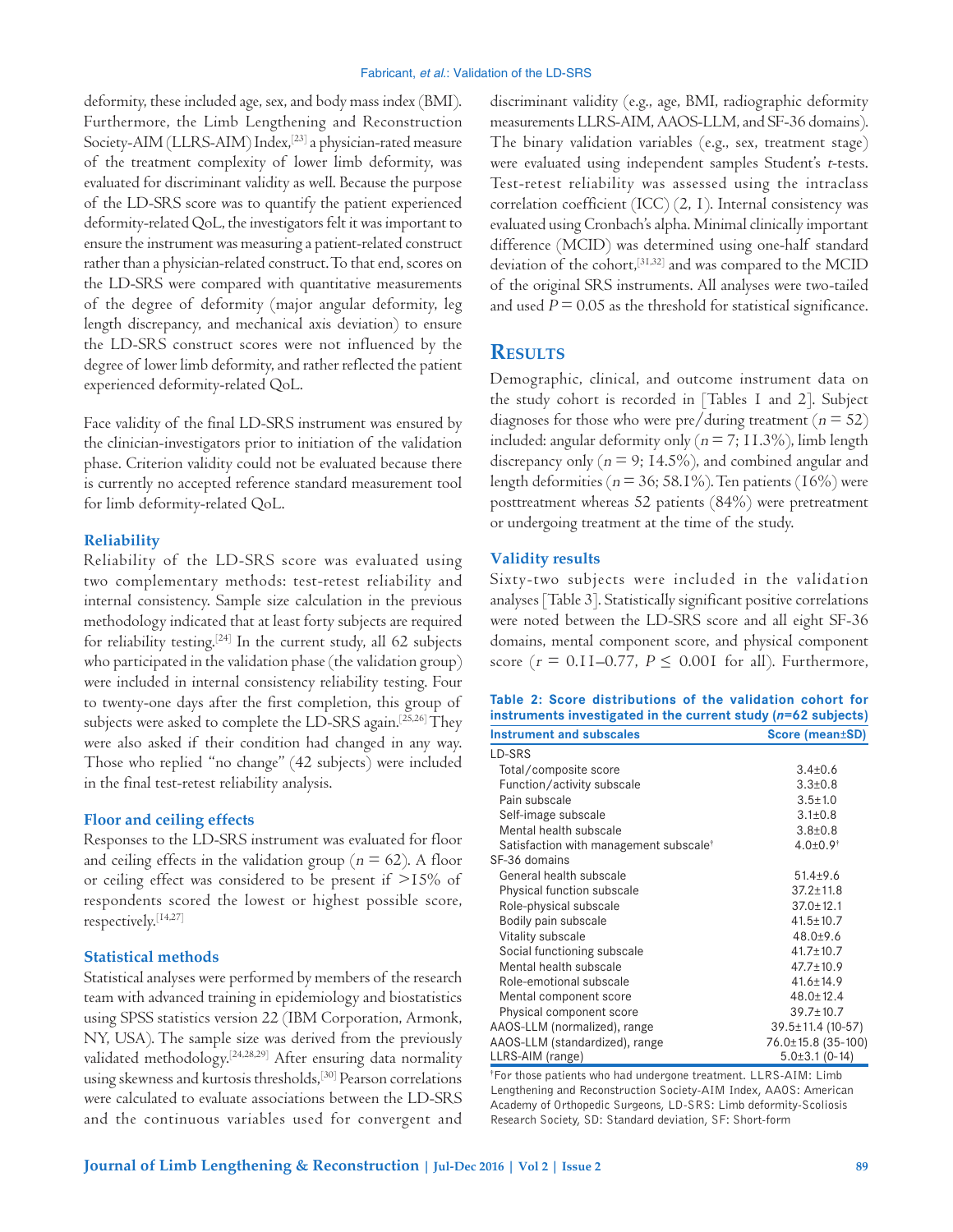statistically significant positive correlations were observed between the LD-SRS score and the AAOS-LLM ( $r = 0.77$ ,  $P \leq 0.001$ ). Furthermore, LD-SRS scores of postdeformity treatment subjects were significantly higher than those subjects who were pretreatment or undergoing treatment at the time of the study (mean difference  $= 0.47$ ,  $P = 0.02$ ). Therefore, all of the a priori convergent validation hypotheses were demonstrated.

Of the variables evaluated for discriminant validity, no significant associations were noted between the LD‑SRS and subject age, sex, BMI, or LLRS‑AIM index. Furthermore, no significant correlations were noted between LD‑SRS score and any of the three absolute measures of physician-measured deformity severity (major angular deformity, leg length discrepancy, mechanical axis deviation). Therefore, all of the a priori discriminant validation hypotheses were demonstrated.

#### **Reliability results**

All 62 subjects in the validation cohort were used to evaluate the LD‑SRS score for internal consistency reliability, resulting

**Table 3: Validation testing results of the limb deformity‑Scoliosis Research Society composite score against convergent and discriminant comparison variables (***n***=62 subjects)**

| <b>Comparison variable</b>      | <b>Statistic<sup>t</sup></b> | P          | <b>Hypothesis</b><br>upheld? |
|---------------------------------|------------------------------|------------|------------------------------|
| Convergent validity testing     |                              |            |                              |
| SF-36 domains                   |                              |            |                              |
| General health                  | $r=0.41$                     | $< 0.001*$ | ✓                            |
| Physical function               | $r=0.66$                     | $< 0.001*$ | $\checkmark$                 |
| Role-physical                   | $r = 0.70$                   | $< 0.001*$ | $\checkmark$                 |
| Bodily pain                     | $r=0.64$                     | $< 0.001*$ | $\checkmark$                 |
| Vitality                        | $r=0.57$                     | $< 0.001*$ | $\checkmark$                 |
| Social functioning              | $r=0.71$                     | $< 0.001*$ | $\checkmark$                 |
| Mental health                   | $r=0.61$                     | $< 0.001*$ | $\checkmark$                 |
| Role-emotional                  | $r = 0.51$                   | $< 0.001*$ | $\checkmark$                 |
| Mental component score          | $r = 0.53$                   | $< 0.001*$ | $\checkmark$                 |
| Physical component score        | $r=0.62$                     | $< 0.001*$ | $\checkmark$                 |
| AAOS-LLM                        | $r = 0.77$                   | $< 0.001*$ | ✓                            |
| Stage of treatment <sup>‡</sup> | Mean                         | $0.02*$    | ✓                            |
|                                 | $difference=0.47$            |            |                              |
| Discriminant validity testing   |                              |            |                              |
| Age                             | $r=-0.23$                    | 0.08       |                              |
| Sex                             | Mean                         | 0.21       | ✓                            |
|                                 | difference=0.20              |            |                              |
| BMI                             | $r=-0.12$                    | 0.34       | ✓                            |
| LLRS-AIM                        | $r=-0.06$                    | 0.64       | ✓                            |
| Deformity measurements          |                              |            |                              |
| Major angular deformity (°)     | $r = 0.13$                   | 0.38       | ✓                            |
| Leg length discrepancy (mm)     | $r = 0.05$                   | 0.72       | $\checkmark$                 |
| Mechanical axis                 | $r=-0.07$                    | 0.65       |                              |
| deviation (mm)                  |                              |            |                              |

\**P*≤0.05, † Statistical comparisons for dichotomous variables ("Stage of treatment" and "Sex") were performed using an independent samples Student's *t*-test; all other continuous variables were compared using the Pearson correlation, ‡ Stage of treatment comparisons were made between subjects who were postdeformity correction versus pretreatment or undergoing treatment. BMI: Body mass index, AAOS‑LLM: American Academy of Orthopaedic Surgeons‑Lower Limb Module (patient‑scored), LLRS‑AIM: Limb Lengthening and Reconstruction Society AIM Index (surgeon‑scored), SF: Short‑form

in a Cronbach's alpha of 0.906. The test-retest interval averaged 10 days (range: 4–21 days). Forty-two subjects of the original validation group answered "no change" when asked if there were any changes in their condition at the time of retest and were, therefore, eligible for inclusion in test-retest reliability calculation. Test-retest reliability of the LD-SRS score was excellent (ICC =  $0.977$ ).

### **Floor and ceiling effects**

LD-SRS total/composite scores for the validation cohort  $(n = 62)$  were normally distributed (skewness = -0.39; kurtosis  $= 0.001$ ). LD-SRS total/composite scores for the validation group ranged from 1.6 to 4.6 (minimum and maximum possible scores are 1.0 and 5.0, respectively). No subject scored the minimum or maximum score; therefore, no floor or ceiling effects were present [Figure 2].

#### **Minimal clinically important difference**

Using the one-half standard deviation method, [31,32] the MCID of the LD‑SRS total score is 0.3 (derived from a standard deviation of 0.6 for the validation cohort, [Table 1]).

## **Discussion**

The current study is the first to our knowledge to develop and validate a PROs measure specific to lower extremity deformity. Use of this LD‑SRS score will allow clinicians and investigators to quantify and understand patients' lower extremity deformity-related QoL, including pain, function, and body image, which is critical when providing care to these patients as well as performing clinical outcomes and comparative effectiveness research. This instrument can replace the practice of repurposing scales validated for nondeformity conditions, and that have limited applicability to the unique challenges of treating patients with limb deformity.



**Figure 2:** Score distribution of the limb deformity-Scoliosis Research Society in the validation cohort ( $n = 62$  subjects) which indicates a normal distribution (skewness = −0.39; kurtosis = 0.001) and the absence of both floor and ceiling effects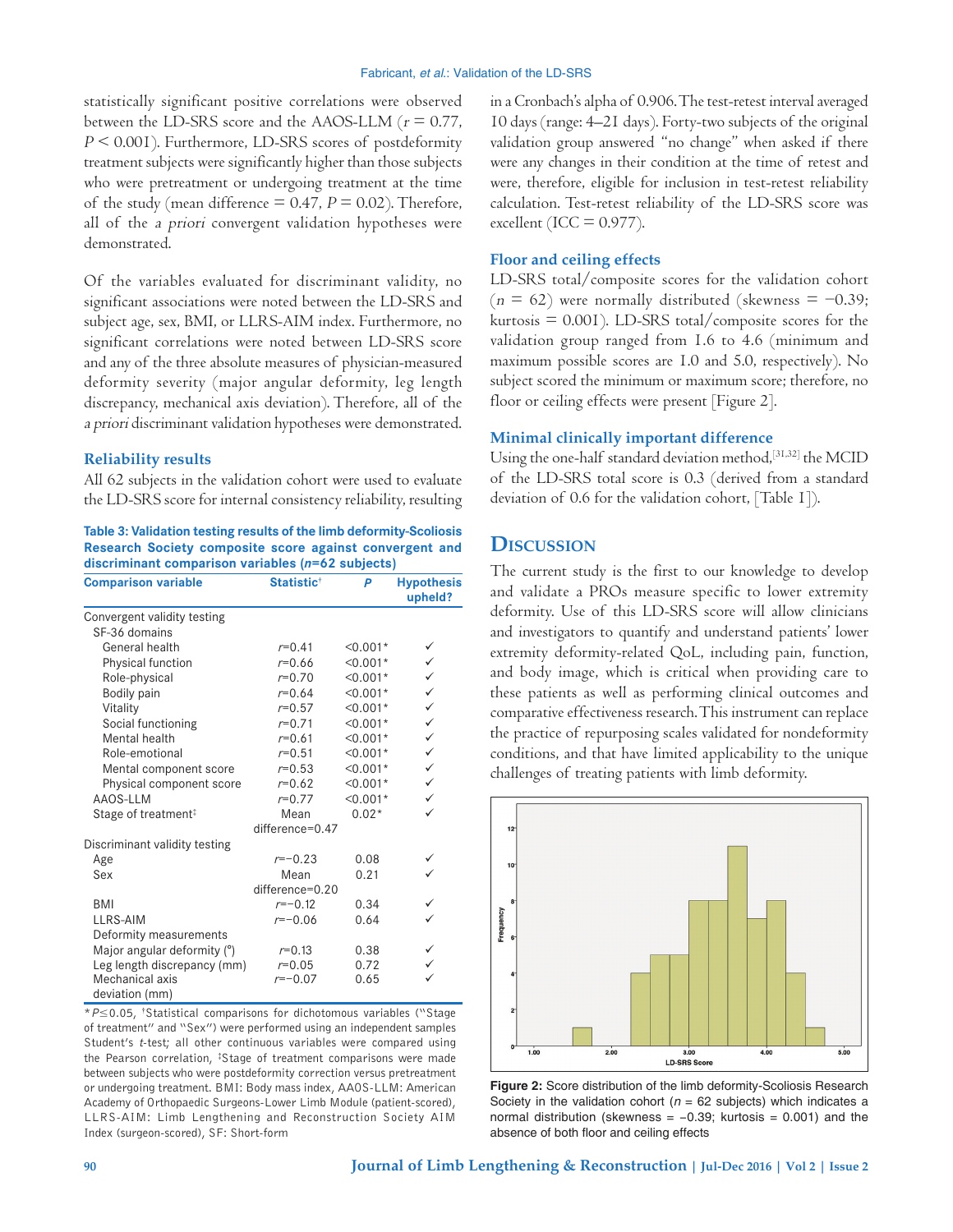In preparing to conduct this study, a formal literature search yielded a dearth of potential limb deformity-specific questionnaires, despite the high frequency with which lower extremity deformity is diagnosed and treated. Existing measures were designed for joint‑specific (e.g., hip, knee, ankle) and/or arthritis. Using these scales requires the completion of several outcomes instruments, none of which adequately measure the effect of limb deformity on patient QoL. Furthermore, requiring the completion of multiple questionnaires results in a large respondent burden and creates difficulty with follow‑up in clinical research studies. Moreover, joint specific outcome instruments tend to focus on the impact joint pain has on limb function and activities of daily living. When a limb is deformed, however, the condition is often painless (especially in congenital and developmental deformities), and the individual has adapted reasonably well to activities of daily living. Nevertheless, a heavy social and interpersonal burden often accompanies a limb deformity, one that should be relieved by a successful surgery. An outcome instrument specific for limb deformities must quantify this improvement. To do so, the questionnaire must include inquiries about social embarrassment, self‑consciousness, and related issues that accompany a deformed limb. Treatment that reduces or eliminates such self‑consciousness must be substantiated by better scores generated by the outcome instrument after treatment when compared to the pretreatment condition. The SRS recognized this imperative and created an outcome instrument for spinal deformity that measures such factors. Rather than developing a deformity‑related outcome score from scratch, we have adapted their instrument to quantify the concerns of patients with limb deformities.

In evaluating the LD‑SRS score, we found excellent reliability and validity. The LD‑SRS performed well with both test-retest and internal consistency reliability testing. Furthermore, in addition to demonstrating both convergent and discriminant validity, the positive correlations in the 0.3–0.7 range [Table 3] indicate that while significant correlations do exist, the construct measured by the LD‑SRS differs from that of existing scales. The lack of any significant associations with subject age, sex, BMI, or LLRS‑AIM index indicated that this patient‑reported instrument measures a patient-centered outcome, rather than one that is influenced by demographic or surgeon‑related factors. Construct validity was excellent, as all the tested hypotheses for convergent and discriminant validity were upheld [Table  $3$ ].<sup>[10-14]</sup> The development of the questionnaire through modification of the SRS‑30 was advantageous in that it allowed the scale to leverage the benefits of an existing, frequently‑utilized scale. There were no floor or ceiling effects, and the MCID was comparable to previous studies of the original SRS instrument.[33,34]

MCID of the LD-SRS score was calculated using the one-half standard deviation method and was noted to be 0.3.[31,32] To corroborate this finding, the value can be compared to the calculated MCID of the original SRS‑22 and SRS‑30 instruments, which have been reported in the range of 0.4–0.5.[33,34] Future prospectively designed longitudinal research is required to determine responsiveness and confirm the value for MCID.

There are limitations to the current study. The LD‑SRS was validated in subjects ages 18 and older; further validation is required to use the scale in children and adolescents, which is particularly important given the significant proportion of limb deformity in this demographic. Unfortunately, institutional IRB requirements for this initial investigation disallowed the enrollment of patients under age 18. However, the SRS instrument upon which the LD‑SRS is based is frequently used in children and adolescents.[35‑40] Therefore, the same will likely be true of the LD‑SRS. Second, five questions from the mental health domain of the original SRS instrument (and therefore, this LD‑SRS instrument) [Figure 1] were adapted from items originally in the SF‑36, which can theoretically violate the independence assumption. This would have been problematic if all domains were combined for analysis, but was avoided in the current study by testing LD-SRS scores against each SF‑36 domain individually [Table 3]. All domains showed moderate to high-moderate correlations with highly significant P-values, indicating that the LD-SRS is a sufficiently different construct than the SF‑36 which shows excellent convergent validity as hypothesized a priori. Third, further longitudinal investigation will be required to determine the responsiveness of the SD‑SRS as well as to confirm the MCID threshold established in the current study. Finally, this study validates the LD‑SRS score in a cohort of subjects with lower extremity deformity in the absence of significant osteoarthritis or inflammatory arthropathy. Future validation studies will be required before the instrument's use in patients with upper extremity deformity and/or deformity caused by osteoarthritis or inflammatory arthritis.

# **Conclusions**

The LD‑SRS score is a reliable and valid instrument to measure lower limb deformity-related QoL in patients with nonarthritic lower extremity deformity. It is a valuable tool which allows clinicians to quantify patients' deformity‑related QoL with a single instrument. Future research can expand the use of this instrument for use in children and adolescents as well as those with upper extremity deformity.

**Financial support and sponsorship** Nil.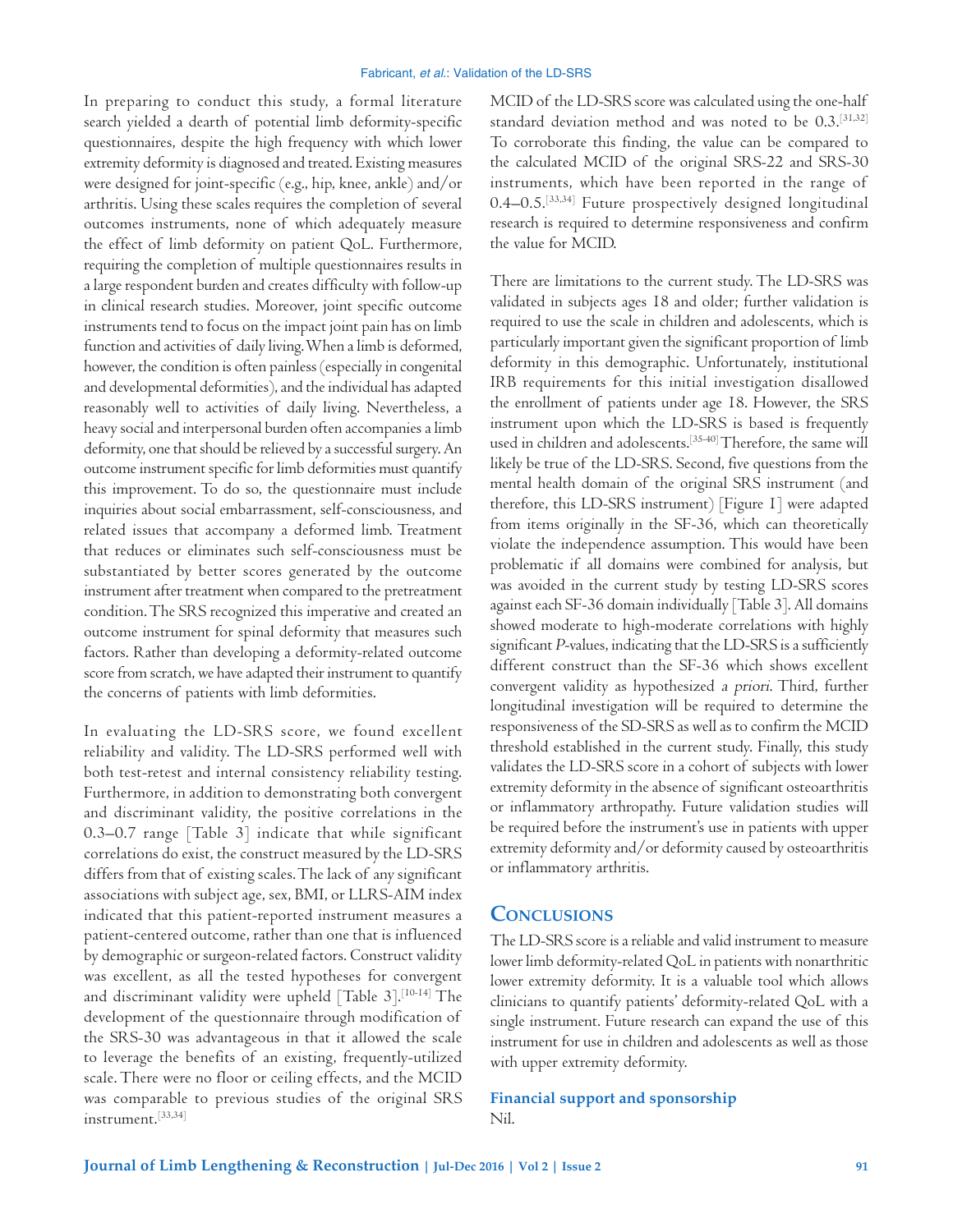### **Conflicts of interest**

There are no conflicts of interest.

# **References**

- 1. McCoy TH Jr., Kim HJ, Cross MB, Fragomen AT, Healey JH, Athanasian EA, *et al.* Bone tumor reconstruction with the Ilizarov method. J Surg Oncol 2013;107:343‑52.
- 2. Pawar AY, McCoy TH Jr., Fragomen AT, Rozbruch SR. Does humeral lengthening with a monolateral frame improve function? Clin Orthop Relat Res 2013;471:277‑83.
- 3. Prince DE, Herzenberg JE, Standard SC, Paley D. Lengthening with external fixation is effective in congenital femoral deficiency. Clin Orthop Relat Res 2015;473:3261-71.
- 4. Rozbruch SR, Pugsley JS, Fragomen AT, Ilizarov S. Repair of tibial nonunions and bone defects with the Taylor Spatial Frame. J Orthop Trauma 2008;22:88‑95.
- 5. Sabharwal S, Nelson SC, Sontich JK. What's new in limb lengthening and deformity correction. J Bone Joint Surg Am 2015;97:1375‑84.
- 6. Sabharwal S, Rozbruch SR. What's new in limb lengthening and deformity correction. J Bone Joint Surg Am 2011;93:2323‑32.
- 7. Haher TR, Gorup JM, Shin TM, Homel P, Merola AA, Grogan DP, *et al.* Results of the Scoliosis Research Society instrument for evaluation of surgical outcome in adolescent idiopathic scoliosis. A multicenter study of 244 patients. Spine (Phila Pa 1976) 1999;24:1435‑40.
- 8. SRS Outcomes. Available from: https://www.srs.org/UserFiles/ file/outcomes/srs‑30.pdf. [Last accessed on 2012 Jan 30].
- 9. Green SA. Scoliosis Research Society Board of Directors. Personal Communication; 2012.
- 10. DeVellis RF. Validity. In: Scale Development: Theory and Applications. 3rd ed., Ch. 4. Chapel Hill, USA: University of North Carolina, SAGE Publishing; 2012. p. 59‑72.
- 11. Streiner DL, Norman GR. Construct validational studies. In: Health Measurement Scales: A Practical Guide to their Development and Use. 4<sup>th</sup> ed. Oxford, UK: Oxford University Press; 2008. p. 258‑61.
- 12. Cronbach LJ, Meehl PE. Construct validity in psychological tests. Psychol Bull 1955;52:281‑302.
- 13. Clark LA, Watson D. Constructing validity: Basic issues in objective scale development. Psychol Assess 1995;7:309‑19.
- 14. Terwee CB, Bot SD, de Boer MR, van der Windt DA, Knol DL, Dekker J, *et al.* Quality criteria were proposed for measurement properties of health status questionnaires. J Clin Epidemiol 2007;60:34‑42.
- 15. Johanson NA, Liang MH, Daltroy L, Rudicel S, Richmond J. American Academy of Orthopaedic Surgeons lower limb outcomes assessment instruments. Reliability, validity, and sensitivity to change. J Bone Joint Surg Am 2004;86‑A: 902‑9.
- 16. Ware JE Jr., Sherbourne CD. The MOS 36-item short-form health survey (SF-36). I. Conceptual framework and item selection. Med Care 1992;30:473‑83.
- 17. Ware JE Jr. SF‑36 health survey update. Spine (Phila Pa 1976) 2000;25:3130‑9.
- 18. Gandek B, Sinclair SJ, Kosinski M, Ware JE Jr. Psychometric evaluation of the SF-36 health survey in Medicare managed care. Health Care Financ Rev 2004;25:5‑25.
- 19. McKee MD, Yoo D, Schemitsch EH. Health status after Ilizarov reconstruction of post-traumatic lower-limb deformity. J Bone Joint Surg Br 1998;80:360‑4.
- 20. Michielsen A, Van Wijk I, Ketelaar M. Participation and quality of life in children and adolescents with congenital limb deficiencies: A narrative review. Prosthet Orthot Int 2010;34:351‑61.
- 21. Montpetit K, Hamdy RC, Dahan-Oliel N, Zhang X, Narayanan UG. Measurement of health‑related quality of life in children undergoing external fixator treatment for lower limb deformities. J Pediatr Orthop 2009;29:920‑6.
- 22. Moraal JM, Elzinga-Plomp A, Jongmans MJ, Roermund PM, Flikweert PE, Castelein RM, *et al.* Long-term psychosocial functioning after Ilizarov limb lengthening during childhood. Acta Orthop 2009;80:704‑10.
- 23. McCarthy JJ, Iobst CA, Rozbruch SR, Sabharwal S, Eismann EA. Limb Lengthening and Reconstruction Society AIM index reliably assesses lower limb deformity. Clin Orthop Relat Res 2013;471:621‑7.
- 24. Donner A, Eliasziw M. Sample size requirements for reliability studies. Stat Med 1987;6:441‑8.
- 25. Beaton DE, Hogg-Johnson S, Bombardier C. Evaluating changes in health status: Reliability and responsiveness of five generic health status measures in workers with musculoskeletal disorders. J Clin Epidemiol 1997;50:79‑93.
- 26. Deyo RA, Diehr P, Patrick DL. Reproducibility and responsiveness of health status measures. Statistics and strategies for evaluation. Control Clin Trials 1991;12 4 Suppl: 142S-58S.
- 27. McHorney CA, Tarlov AR. Individual-patient monitoring in clinical practice: Are available health status surveys adequate? Qual Life Res 1995;4:293‑307.
- 28. Marx RG, Stump TJ, Jones EC, Wickiewicz TL, Warren RF. Development and evaluation of an activity rating scale for disorders of the knee. Am J Sports Med 2001;29:213‑8.
- 29. Fabricant PD, Robles A, Downey‑Zayas T, Do HT, Marx RG, Widmann RF, *et al.* Development and validation of a pediatric sports activity rating scale: The Hospital for Special Surgery Pediatric Functional Activity Brief Scale (HSS Pedi-FABS). Am J Sports Med 2013;41:2421‑9.
- 30. West SG, Finch JF, Curran PJ. Structural equation models with nonormal variables: Problems and remedies. In: Hoyle RH, editor. Structural Equation Modeling: Concepts, Issues, and Applications. Thousand Oaks: Sage; 1995. p. 56‑75.
- 31. Norman GR, Sloan JA, Wyrwich KW. The truly remarkable universality of half a standard deviation: Confirmation through another look. Expert Rev Pharmacoecon Outcomes Res 2004;4:581‑5.
- 32. Norman GR, Sloan JA, Wyrwich KW. Interpretation of changes in health-related quality of life: The remarkable universality of half a standard deviation. Med Care 2003;41:582-92.
- 33. Bagó J, Pérez‑Grueso FJ, Les E, Hernández P, Pellisé F. Minimal important differences of the SRS-22 Patient Questionnaire following surgical treatment of idiopathic scoliosis. Eur Spine J 2009;18:1898‑904.
- 34. Crawford CH 3rd, Glassman SD, Bridwell KH, Berven SH, Carreon LY. The minimum clinically important difference in SRS-22R total score, appearance, activity and pain domains after surgical treatment of adult spinal deformity. Spine (Phila Pa 1976) 2015;40:377‑81.
- 35. Green DW, Lawhorne TW 3rd, Widmann RF, Kepler CK, Ahern C, Mintz DN, *et al.* Long-term magnetic resonance imaging follow-up demonstrates minimal transitional level lumbar disc degeneration after posterior spine fusion for